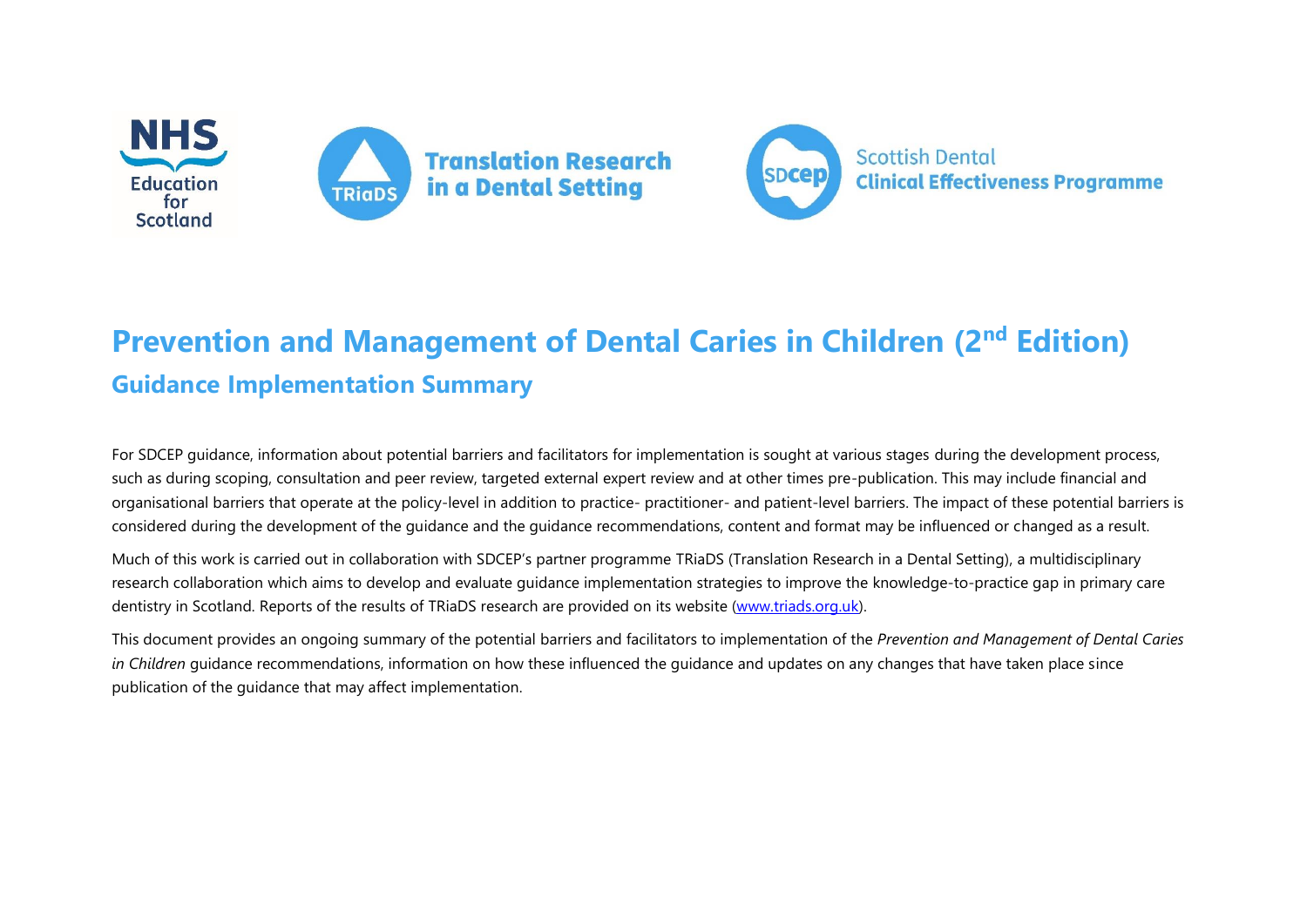| <b>Potential Barriers/Facilitators</b> |                                                                                                                                                                                                                                                                                                                                                                                                     | <b>Pre-publication Action/Developments</b><br>(e.g. changes made to the guidance, provision of<br>implementation tools)                                                                                                                                                                                                                                                                                                                                                                                                 | <b>Post-publication Activities</b>                                                                                                                                                                                                                                                                                                                                      |  |  |
|----------------------------------------|-----------------------------------------------------------------------------------------------------------------------------------------------------------------------------------------------------------------------------------------------------------------------------------------------------------------------------------------------------------------------------------------------------|-------------------------------------------------------------------------------------------------------------------------------------------------------------------------------------------------------------------------------------------------------------------------------------------------------------------------------------------------------------------------------------------------------------------------------------------------------------------------------------------------------------------------|-------------------------------------------------------------------------------------------------------------------------------------------------------------------------------------------------------------------------------------------------------------------------------------------------------------------------------------------------------------------------|--|--|
| <b>Format of the guidance</b>          |                                                                                                                                                                                                                                                                                                                                                                                                     |                                                                                                                                                                                                                                                                                                                                                                                                                                                                                                                         |                                                                                                                                                                                                                                                                                                                                                                         |  |  |
| 1                                      | Concerns were raised at consultation<br>about the wide scope of the guidance and,<br>with a lot of detail included, the resulting<br>lengthy document.                                                                                                                                                                                                                                              | Given the popularity of the first edition of this guidance,<br>the Guidance Development Group was keen to maintain<br>the level of details provided.<br>A summary of the key recommendations is included at the<br>front of the main guidance to make them easily accessed.<br>A separate short version of the guidance (Guidance in<br>Brief) is also supplied that includes the key<br>recommendations, related clinical practice advice and<br>some of the decision support illustrations from the main<br>guidance. | In 2019, the Guidance in Brief was included<br>as a toolkit within SDCEP's Dental<br>Companion smartphone and desktop app.<br>This presents information in a layered<br>format, allowing the user to decide how<br>much depth to explore a particular topic of<br>interest. The content is also searchable,<br>facilitating rapid access to information of<br>interest. |  |  |
| <b>Service Provision</b>               |                                                                                                                                                                                                                                                                                                                                                                                                     |                                                                                                                                                                                                                                                                                                                                                                                                                                                                                                                         |                                                                                                                                                                                                                                                                                                                                                                         |  |  |
| 2                                      | Concerns were raised at consultation<br>about insufficient remuneration within<br>NHSScotland to deliver the care<br>recommended in the draft guidance, e.g.<br>no fees for toothbrushing instruction,<br>radiographs, fissure sealant top up;<br>Childsmile fees only for children who are<br><6 years or age; there is a need for prior<br>approval for several of the recommended<br>strategies. | Remuneration is beyond the scope of the guidance.<br>However, the Scottish Government's Oral Health<br>Improvement plan (2018) aims to support a preventive<br>approach to oral health care and to modernise dental<br>healthcare services, including revision of the payment<br>system. Consequently, the PMDCC2 guidance may inform<br>the process of updating how dental care for children is<br>remunerated in Scotland.                                                                                            |                                                                                                                                                                                                                                                                                                                                                                         |  |  |
| <b>Training</b>                        |                                                                                                                                                                                                                                                                                                                                                                                                     |                                                                                                                                                                                                                                                                                                                                                                                                                                                                                                                         |                                                                                                                                                                                                                                                                                                                                                                         |  |  |
| 3                                      | Several consultees identified a need to<br>develop knowledge and skills on several                                                                                                                                                                                                                                                                                                                  |                                                                                                                                                                                                                                                                                                                                                                                                                                                                                                                         | Since 2018, NHS Education for Scotland has<br>offered numerous courses that address                                                                                                                                                                                                                                                                                     |  |  |